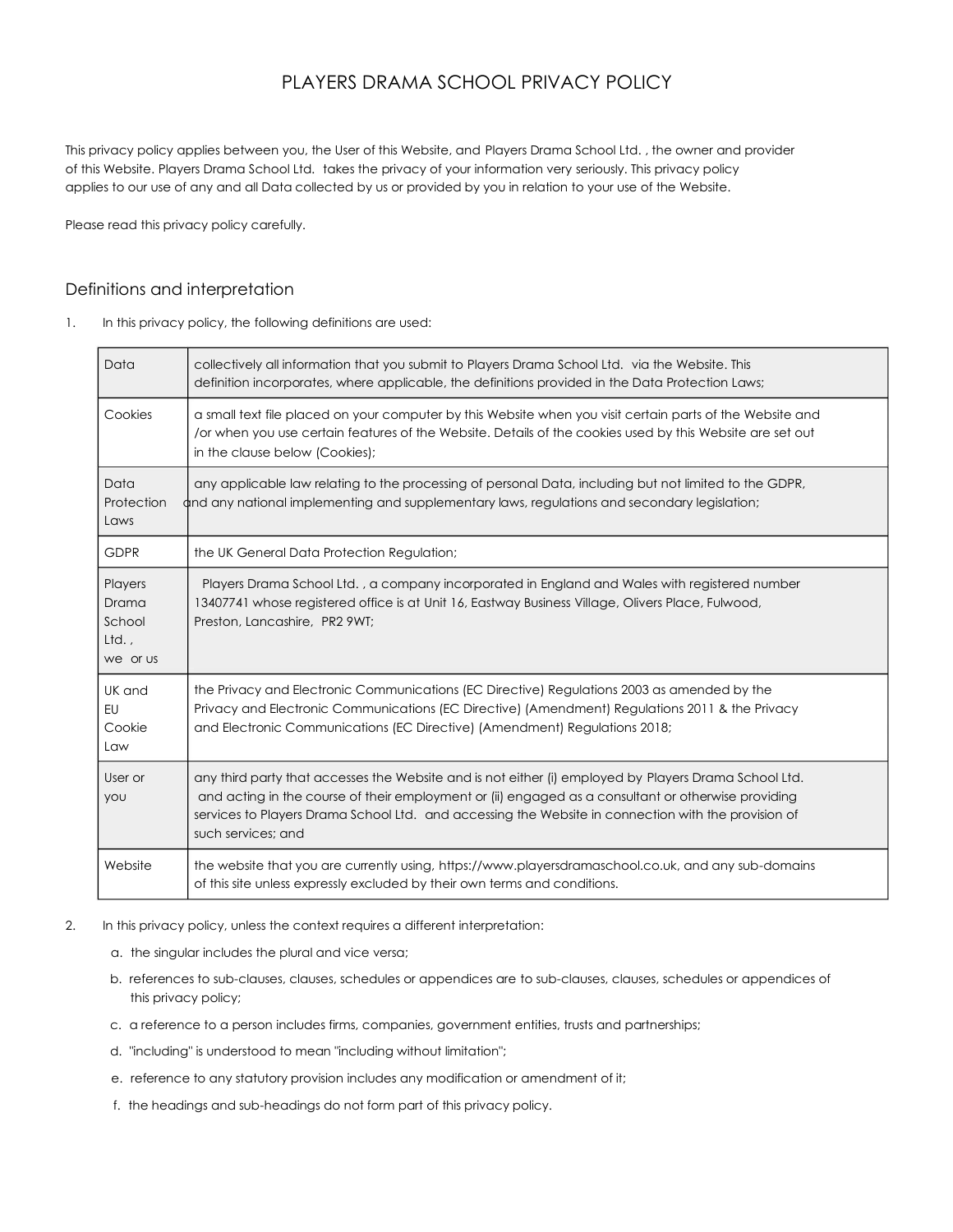Scope of this privacy policy

- 3. This privacy policy applies only to the actions of Players Drama School Ltd. and Users with respect to this Website. It does not extend to any websites that can be accessed from this Website including, but not limited to, any links we may provide to social media websites.
- 4. For purposes of the applicable Data Protection Laws, Players Drama School Ltd. is the "data controller". This means that Players Drama School Ltd. determines the purposes for which, and the manner in which, your Data is processed.

#### Data collected

- 5. We may collect the following Data, which includes personal Data, from you:
	- a. name;
	- b. date of birth;
	- c. contact Information such as email addresses and telephone numbers;
	- d. financial information such as credit / debit card numbers;
	- e. Childs Name, Childs Age, Childs Medical Information, Contact & Emergency Contact Details;

in each case, in accordance with this privacy policy.

#### How we collect Data

- 6. We collect Data in the following ways:
	- a. data is given to us by you; and
	- b. data is collected automatically.

#### Data that is given to us by you

- 7. Players Drama School Ltd. will collect your Data in a number of ways, for example:
	- a. when you contact us through the Website, by telephone, post, e-mail or through any other means;
	- b. when you register with us and set up an account to receive our products/services;
	- c. when you use our services;

in each case, in accordance with this privacy policy.

#### Data that is collected automatically

- 8. To the extent that you access the Website, we will collect your Data automatically, for example:
	- a. we automatically collect some information about your visit to the Website. This information helps us to make improvements to Website content and navigation, and includes your IP address, the date, times and frequency with which you access the Website and the way you use and interact with its content.
	- b. we will collect your Data automatically via cookies, in line with the cookie settings on your browser. For more information about cookies, and how we use them on the Website, see the section below, headed "Cookies".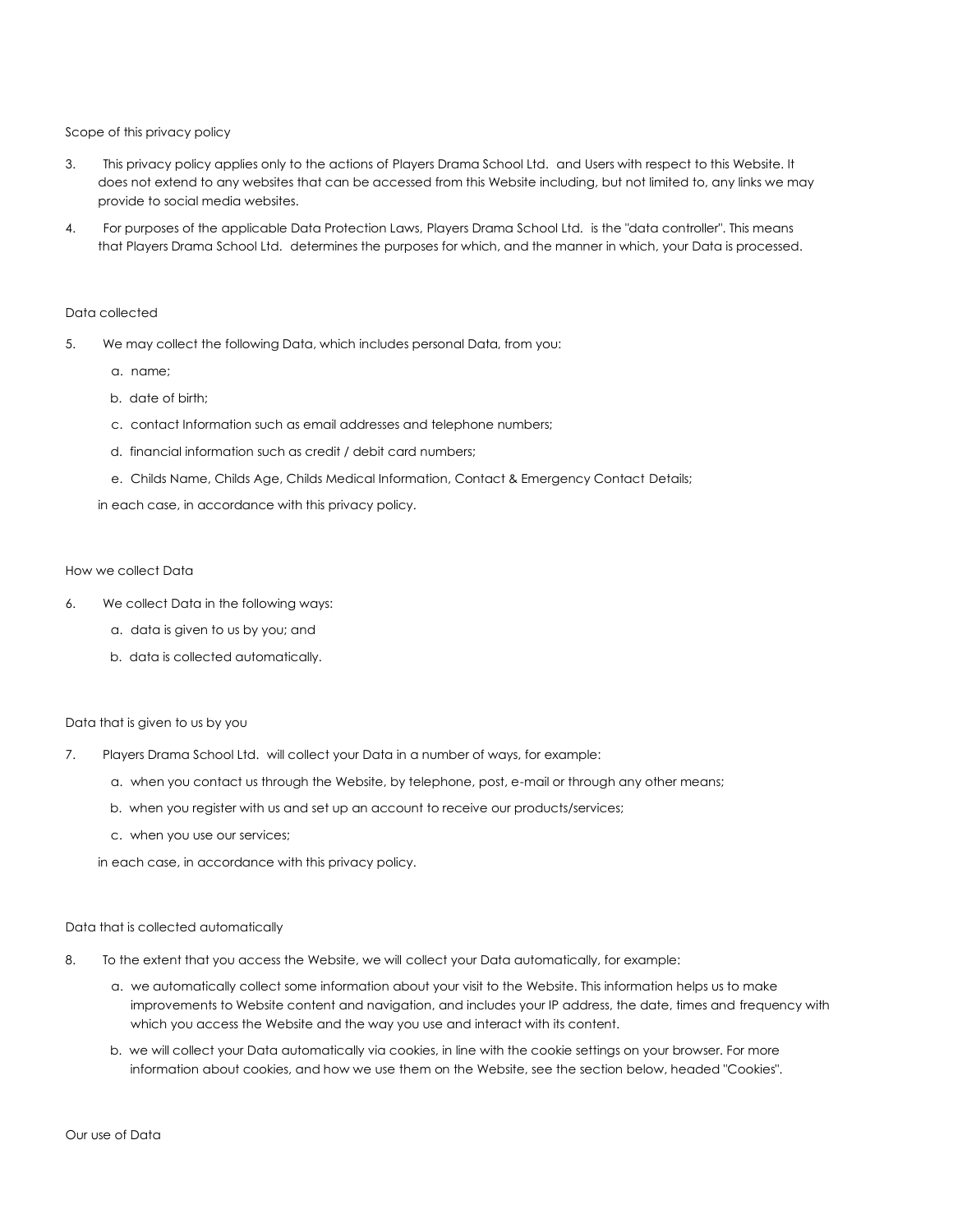- 9. Any or all of the above Data may be required by us from time to time in order to provide you with the best possible service and experience when using our Website. Specifically, Data may be used by us for the following reasons:
	- a. internal record keeping;

in each case, in accordance with this privacy policy.

- 10. We may use your Data for the above purposes if we deem it necessary to do so for our legitimate interests. If you are not satisfied with this, you have the right to object in certain circumstances (see the section headed "Your rights" below).
- 11. When you register with us and set up an account to receive our services, the legal basis for this processing is the performance of a contract between you and us and/or taking steps, at your request, to enter into such a contract.

#### Who we share Data with

- 12. We may share your Data with the following groups of people for the following reasons:
	- a. our employees, agents and/or professional advisors to ensure all teachers have the relevant information in relation to the student, ;

in each case, in accordance with this privacy policy.

### Keeping Data secure

- 13. We will use technical and organisational measures to safeguard your Data, for example:
	- a. access to your account is controlled by a password and a user name that is unique to you.
	- b. we store your Data on secure servers.
	- c. payment details are encrypted using SSL technology (typically you will see a lock icon or green address bar (or both) in your browser when we use this technology.
- 14. Technical and organisational measures include measures to deal with any suspected data breach. If you suspect any misuse or loss or unauthorised access to your Data, please let us know immediately by contacting us via this e-mail address: info@playersdramaschool.co.uk.
- 15. If you want detailed information from Get Safe Online on how to protect your information and your computers and devices against fraud, identity theft, viruses and many other online problems, please visit www.getsafeonline.org. Get Safe Online is supported by HM Government and leading businesses.

#### Data retention

- 16. Unless a longer retention period is required or permitted by law, we will only hold your Data on our systems for the period necessary to fulfil the purposes outlined in this privacy policy or until you request that the Data be deleted.
- 17. Even if we delete your Data, it may persist on backup or archival media for legal, tax or regulatory purposes.

#### Your rights

- 18. You have the following rights in relation to your Data:
	- a. Right to access the right to request (i) copies of the information we hold about you at any time, or (ii) that we modify, update or delete such information. If we provide you with access to the information we hold about you, we will not charge you for this, unless your request is "manifestly unfounded or excessive." Where we are legally permitted to do so, we may refuse your request. If we refuse your request, we will tell you the reasons why.
	- b. Right to correct the right to have your Data rectified if it is inaccurate or incomplete.
	- c. Right to erase the right to request that we delete or remove your Data from our systems.
	- d. Right to restrict our use of your Data the right to "block" us from using your Data or limit the way in which we can use it.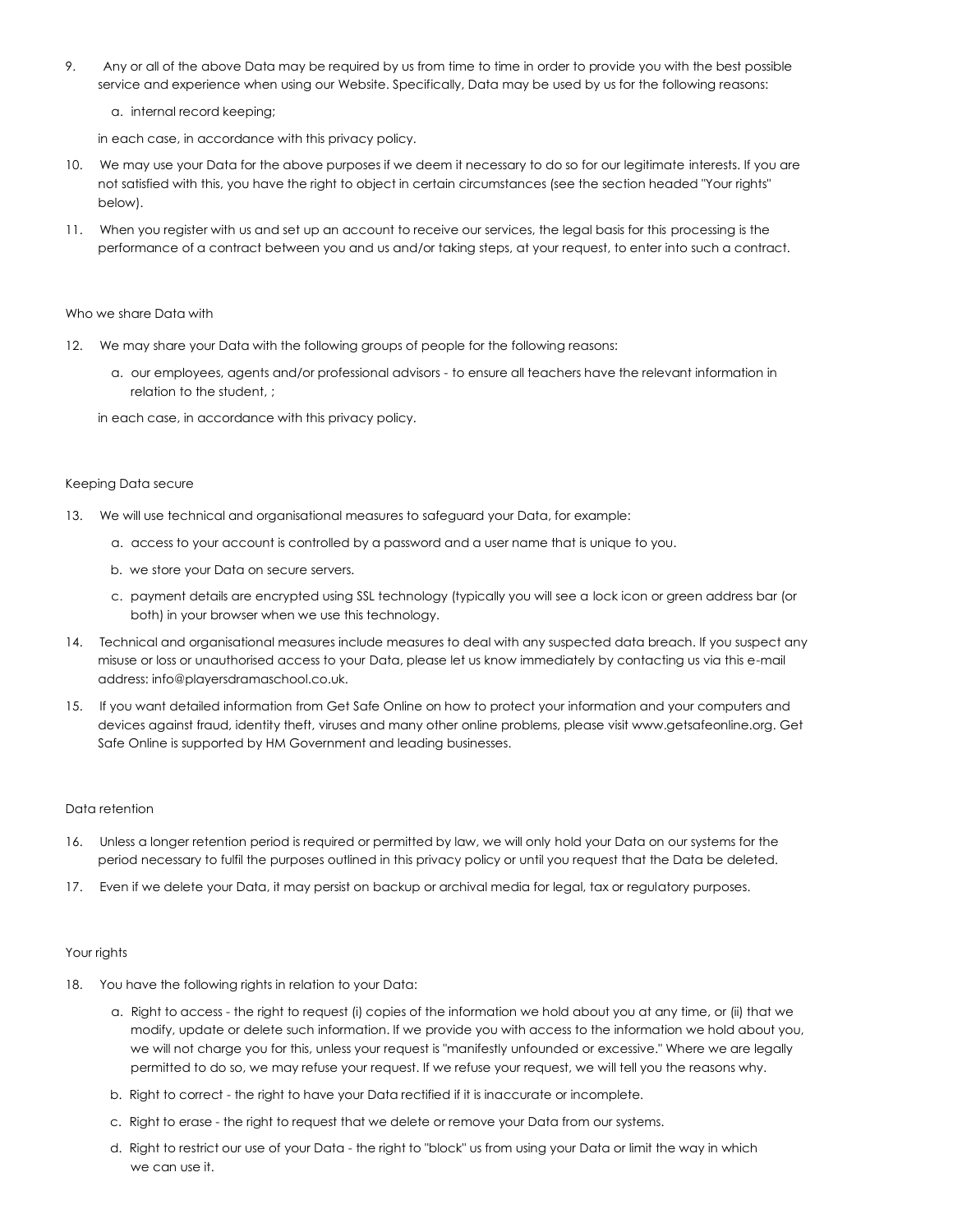- e. Right to data portability the right to request that we move, copy or transfer your Data.
- f. Right to object the right to object to our use of your Data including where we use it for our legitimate interests.
- 19. To make enquiries, exercise any of your rights set out above, or withdraw your consent to the processing of your Data (where consent is our legal basis for processing your Data), please contact us via this e-mail address: info@playersdramaschool.co.uk.
- 20. If you are not satisfied with the way a complaint you make in relation to your Data is handled by us, you may be able to refer your complaint to the relevant data protection authority. For the UK, this is the Information Commissioner's Office (ICO). The ICO's contact details can be found on their website at https://ico.org.uk/.
- 21. It is important that the Data we hold about you is accurate and current. Please keep us informed if your Data changes during the period for which we hold it.

#### Links to other websites

22. This Website may, from time to time, provide links to other websites. We have no control over such websites and are not responsible for the content of these websites. This privacy policy does not extend to your use of such websites. You are advised to read the privacy policy or statement of other websites prior to using them.

#### Changes of business ownership and control

- 23. Players Drama School Ltd. may, from time to time, expand or reduce our business and this may involve the sale and /or the transfer of control of all or part of Players Drama School Ltd. . Data provided by Users will, where it is relevant to any part of our business so transferred, be transferred along with that part and the new owner or newly controlling party will, under the terms of this privacy policy, be permitted to use the Data for the purposes for which it was originally supplied to us.
- 24. We may also disclose Data to a prospective purchaser of our business or any part of it.
- 25. In the above instances, we will take steps with the aim of ensuring your privacy is protected.

#### Cookies

- 26. This Website may place and access certain Cookies on your computer. Players Drama School Ltd. uses Cookies to improve your experience of using the Website. Players Drama School Ltd. has carefully chosen these Cookies and has taken steps to ensure that your privacy is protected and respected at all times.
- 27. All Cookies used by this Website are used in accordance with current UK and EU Cookie Law.
- 28. Before the Website places Cookies on your computer, you will be presented with a message bar requesting your consent to set those Cookies. By giving your consent to the placing of Cookies, you are enabling Players Drama School Ltd. to provide a better experience and service to you. You may, if you wish, deny consent to the placing of Cookies; however certain features of the Website may not function fully or as intended.
- 29. This Website may place the following Cookies:

| <b>Type of Cookie</b>          | Purpose                                                                                                                                                                                                                                                                               |
|--------------------------------|---------------------------------------------------------------------------------------------------------------------------------------------------------------------------------------------------------------------------------------------------------------------------------------|
| Strictly necessary cookies     | These are cookies that are required for the operation of<br>our website. They include, for example, cookies that<br>enable you to log into secure areas of our website, use a<br>shopping cart or make use of e-billing services.                                                     |
| Analytical/performance cookies | They allow us to recognise and count the number of<br>visitors and to see how visitors move around our website<br>when they are using it. This helps us to improve the way<br>our website works, for example, by ensuring that users<br>are finding what they are looking for easily. |